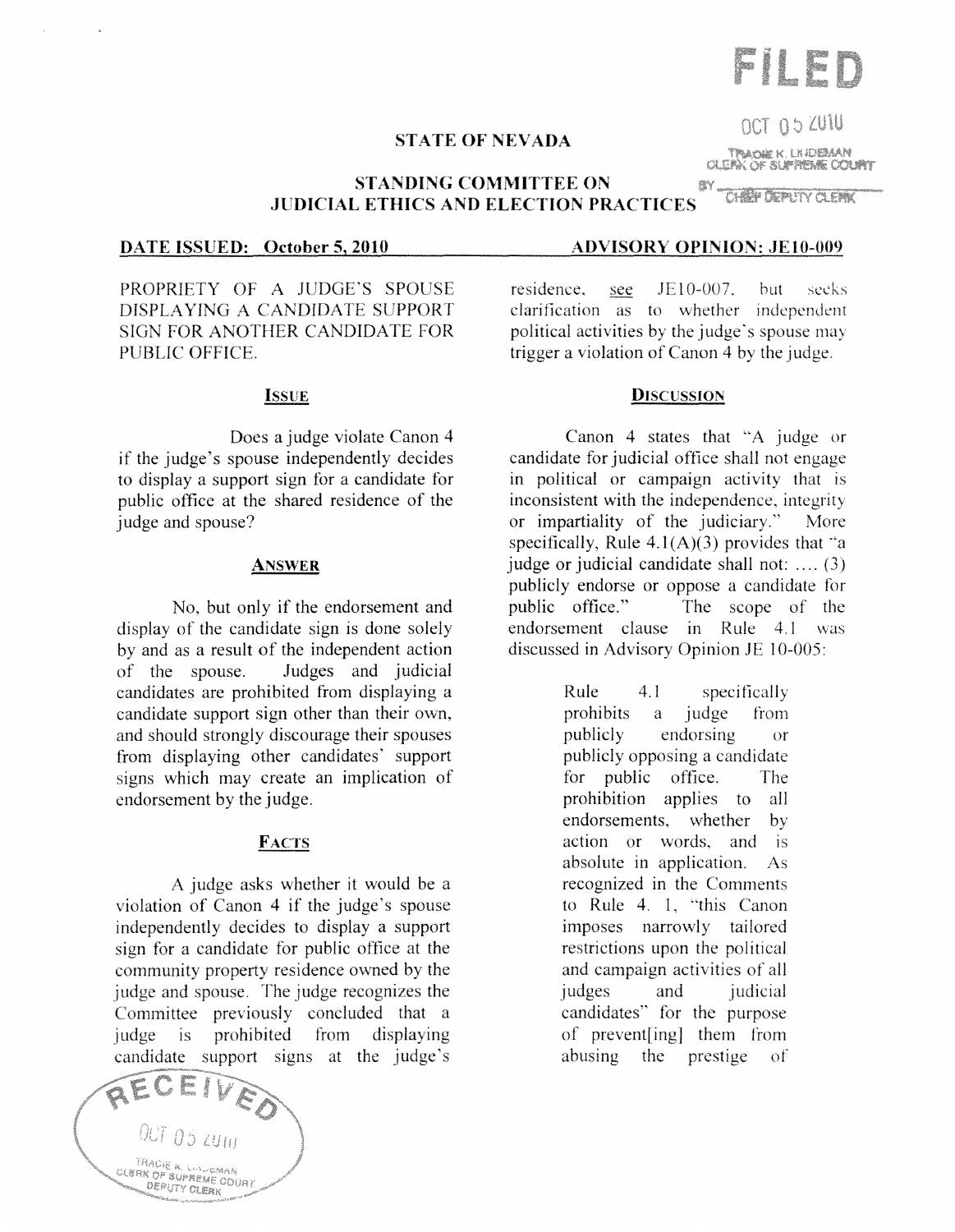judicial office to advance the interests of others." Rule 4.1, Comment 1 and 3: see also Rule 1.3. The Committee notes that nothing opinion implicates a ability "to participate in the political process as a voter .. and contribute personal funds to a candidate or political organization." **See** comment 3, Rule 4.1.

# Advisory Opinion JE10-005.

The Committee recently addressed whether a judge may display a candidate support sign at his or her personal residence. See Advisory Opinion JE10-007. The Committee concluded that "displaying candidate support signs on property readily identified as being owned by a judge constitutes an impermissible endorsement of candidates for public office contrary to Rule  $4.1(A)(3)$ ." Id.

The issue presented here, however, is whether the act by a judge's spouse of placing a campaign sign at the residence shared by the judge and spouse violates the Code of Judicial Conduct by creating the public perception of an implied political<br>endorsement by the judge. Other endorsement by the judge. Other jurisdictions which have addressed similar issues are generally split as to whether such conduct by a judge's spouse implicates Code violations by the judge. See Arkansas Advisory Opinion 2006-3 (conduct prohibited); accord South Carolina Advisory Opinion 33-2001; cf. New York Advisory Opinion 07-169 (judge should discourage spouse, but is not required to take further action); accord California Advisory Opinion 49 (2000); Florida Advisory Opinion 06-11; Massachusetts Advisory Opinion 05-08.

The Code recognizes that it governs<br>only judges and cannot command the conduct of a judge's family. However, the Code also recognizes that the conduct of a judge's family casts a long shadow over the judge. For example, under Rule 2.11 a judge must disqualify himself or herself when a member of his or her household has an economic interest in a proceeding. a relationship to a party to the proceeding, or more than a de minimis interest in the proceeding. Similarly, Comment [4) of Rule 3.13 requires a judge to discourage members of the judge's household from accepting gifts that could reasonably be perceived as intended to influence the judge.

While a spouse's conduct may have implications on the judge, the Code does not specifically preclude a judge's spouse from engaging in independent political speech. Although the public may believe the positions of a judge's spouse reflect the thinking of the judge, the autonomy of the judge's spouse to engage in political activity should be accepted and understood as a premise of modern life. That being said. an implicit burden rests on the judge to vigilantly guard against the public appearance of impropriety from a spouse's political conduct. A family that chooses to combine a judicial career with political endeavors assumes a heavy burden to protect the judge and the judicial office from appearances of political bias, and should proceed cautiously to ensure a clear division exists between the independent political activities of the spouse and the j office.

The Committee affirms its prior opinion that a judge is prohibited from displaying a candidate support sign other than his own. A judge should specifically discourage his or her spouse from displaying campaign signs at their shared residence or